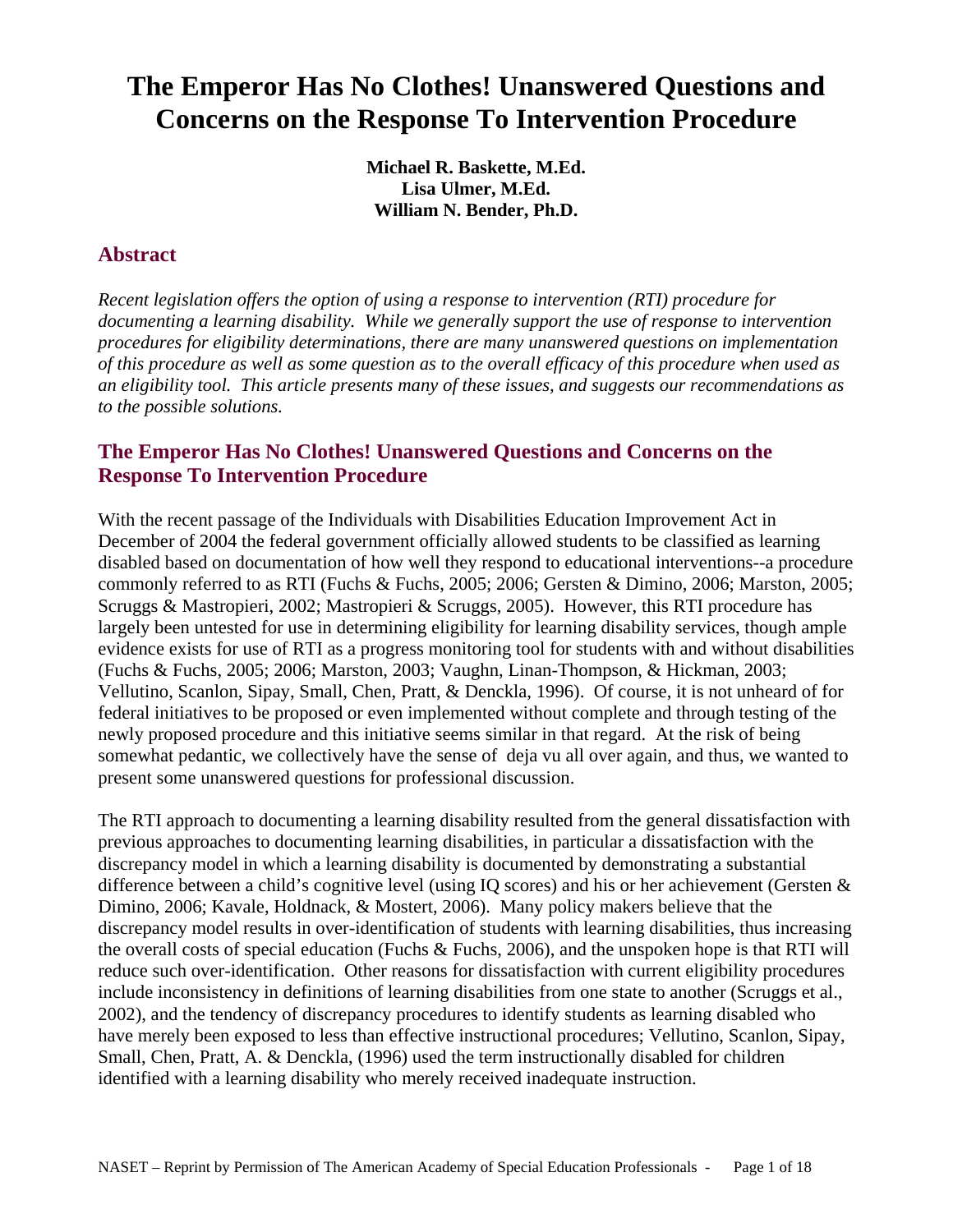In contrast to the discrepancy procedure used for identification of students with LD presently, the RTI procedure involves exposing a child to educational interventions and seeing how well he or she responds to that educational intervention (Kavale, Holdnack, & Mostert, 2006; Fuchs & Fuchs, 2006). More specifically, the RTI procedure involves actual implementation of several education intervention procedures which under normal conditions, would be expected to result in reasonable academic growth. In the absence of such academic growth, a learning disability is assumed to exist. Proponents of the RTI approach suggest that RTI will result in a tightening of the eligibility procedures for documenting a learning disability, and thus, a reduction in the number of students labeled as LD (Fuchs & Fuchs, 2005; 2006; Marston, 2003; Vaughn, et al., 2003; Vellutino et al., 1996).

The purpose of this paper is to present a series of unanswered questions about the response to intervention (RTI) procedure. We intend to present these questions, as well as several possible answers, based on extant writings in the field on RTI, as well as our observations on how well such untested federal initiatives have worked in the past. We note that we are not the only professionals concerned with the implementation of RTI (Gersten & Dimino, 2006; Kavale, Holdnack, & Mostert, 2006), and as concerned professionals in the field, we are not certain how exactly this procedure will work. Further, we are not at all certain that this procedure will accomplish what the proponents of RTI suggest i.e. create a more accurate system for identification of children with learning disabilities, and reduce overidentification. While we are not opposed to RTI in principle--indeed we see many benefits for this type of procedure--we do have serious concerns on how this might be implemented and what results such implementation may have on the children we all serve. The various headings below address different sets of issues, but we acknowledge that much overlap may exist, and that there are additional concerns that may not be addressed here.

Scruggs and his co-workers (2002) suggested that any alternative to the current diagnostic procedures must include certain criteria to be considered valid and be met with general acceptance. We present these points here, because we believe these questions can guide the thinking in the field and assist in consideration of how to implement RTI. The criteria include the following:

- a) the procedures must address the multi-faceted nature of a learning disability
- b) the procedures must be able to be administered across the age spectrum;
- c) administrators of the procedures must be able to demonstrate technical adequacy of the procedure
- d) the procedures must show a reduction in overidentification
- e) the procedures must reduce inappropriate variability across state and local agencies
- f) the procedures must identify students that meet the conceptualizations of learning disability

## **How Is RTI Supposed to Work?**

In the professional literature on RTI (Fuchs & Fuchs, 2005; 2006; Marston, 2003; Vaughn, Linan-Thompson, & Hickman, 2003; Vellutino et al., 1996), a 3 tiered system involving several interventions is typically recommended as best practice. For example, the National Joint Committee on Learning Disabilities described a three tiered system of interventions (NCJLD, 2005) in which a child is exposed to a different, increasingly intensive educational intervention at each tier. Further, in the research literature an educational intervention procedure--referred to by some as the "standard treatment protocol" --has emerged as the method of choice for monitoring pupil progress in each tiered intervention (Fuchs & Fuchs, 2005; 2006; Gersten & Dimino, 2006; Marston, 2005; Mastropieri & Scruggs, 2005; Vaughn, Linan-Thompson, & Hickman, 2003; Vellutino et al., 1996).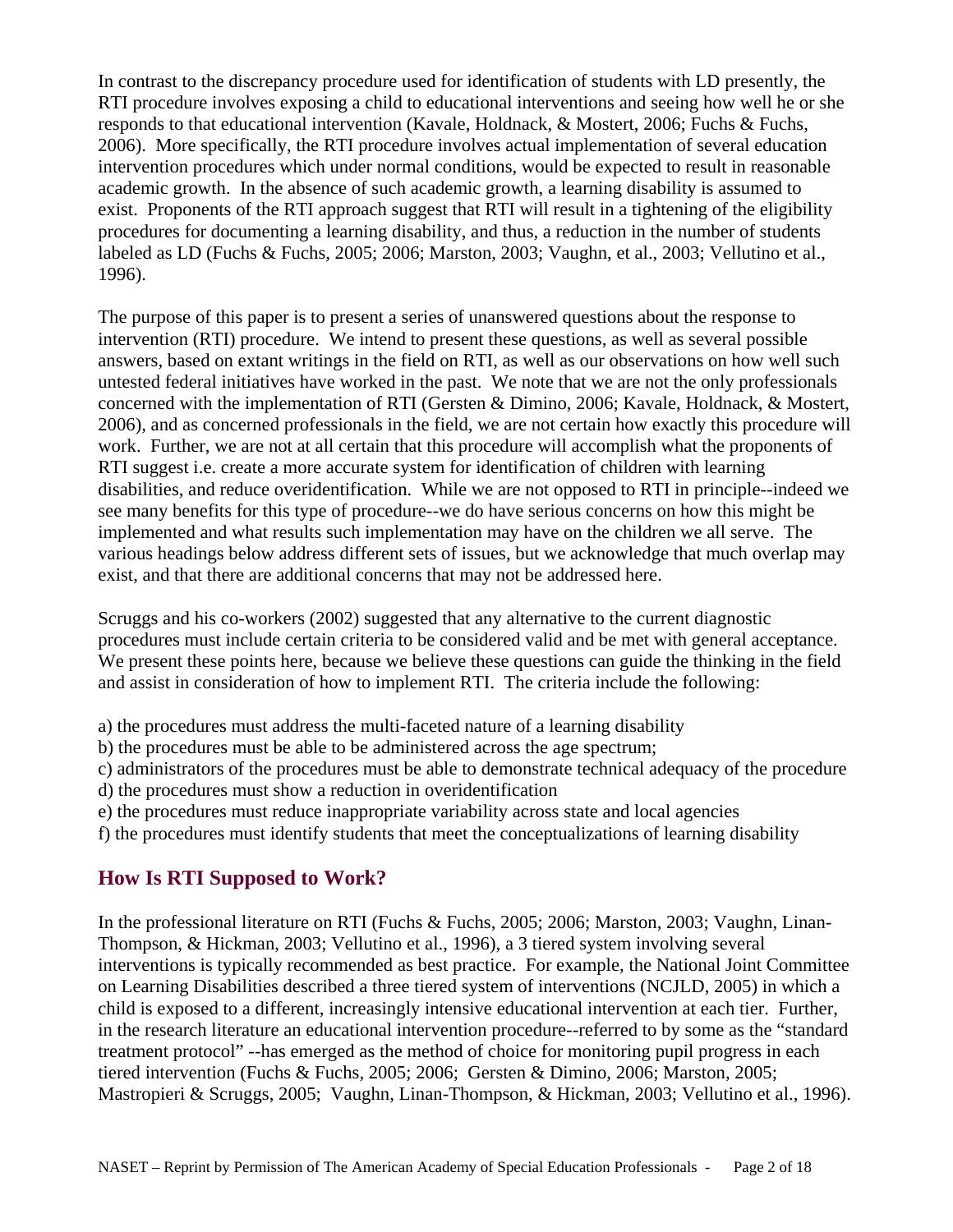In the first tier of the standard treatment protocol (i.e. the first intervention), the general education teacher, upon first suspecting a learning disability, would be expected to implement a scientifically validated reading curriculum, using the curriculum as it was designed to be used for a period of several weeks. The teacher would monitor that child's progress over that time period. Fuchs and Fuchs (2005) suggest monitoring on a weekly basis for tier one interventions. The teacher would then chart those academic scores of reading skill to present a picture of the child's learning in response to that educational intervention. For example, the data in **[Figure 1](#page-14-0)** represents weekly progress monitoring for a student, Andre, in terms of learning new vocabulary terms. These data indicates that Andre did not progress in mastery of new words over a period of 8 weeks. Thus, he was not progressing in the first tier of the RTI process and, for that reason, he would be placed into a second tier intervention (See **[Figure 1](#page-14-0)**)

Typically, tier two interventions involve a more intensive reading program for an additional period of several weeks. Fuchs and Fuchs (2005) suggest that in tier two the intervention should involve intensive small group instruction involving no more than an adult and two or three children. Various researchers have recommended different frequencies of time for progress monitoring; for example, Fuchs and Fuchs (2005) recommended weekly monitoring in tier two, while Vaughn and her colleagues (2003) recommended less frequent monitoring. In contrast, we recommend daily progress monitoring for the second tier intervention. We believe that daily progress monitoring is truly, the "best practice" today, because the literature on curriculum based measurement has documented that daily monitoring facilitates frequent instructional modifications by the teacher when these become necessary (Deno, 2003). Also, we hasten to point out that many curricula are structured to allow for daily monitoring of academic progress. **[Figure 2](#page-14-0)** presents another progress monitoring chart on Andre's daily progress in the second tier intervention (See **[Figure 2](#page-14-0)**).

One would hope that intensive interventions of this nature result in documented progress for most students. However, some students, such as Andre might not benefit even from these intensive interventions. Pending a lack of sufficient growth during the tier two intervention, the child's team would meet and consider placing the child in special education. This meeting, and subsequent educational treatments, would represent the third tier of the RTI process.

Of course, while documenting how a child responds to educational interventions should be routine in educational circles, the fact is such documentation is fairly rare, even in today's world of high stakes assessment. In many educational districts, yearly assessments of student progress represent the only documentation of academic growth. Clearly such assessments would not be appropriate for the RTI procedure, so in some ways, the RTI procedure involves creation of a progress monitoring system that has not been widely utilized before, at least in the general education classroom.

One concern involves the level of preparedness of general educators to document progress on target children this closely. In short, are general educators prepared to participate in progress monitoring for individual students, as required in tier one of the intervention? Clearly, this will require considerable professional development, not only for special educators, but for general educators as well, as has been recommended in the literature (Fuchs & Fuchs, 2006; 2005).

### **Prevalence of Learning Disabilities**

One of the first questions on RTI is will it accomplish what proponents hope? Will implementation of RTI reduce over-identification, and tighten up the diagnostic procedures for LD? This question clearly strikes at the issue of prevalence of students with LD, and there has always been considerable debate concerning how many children are learning disabled.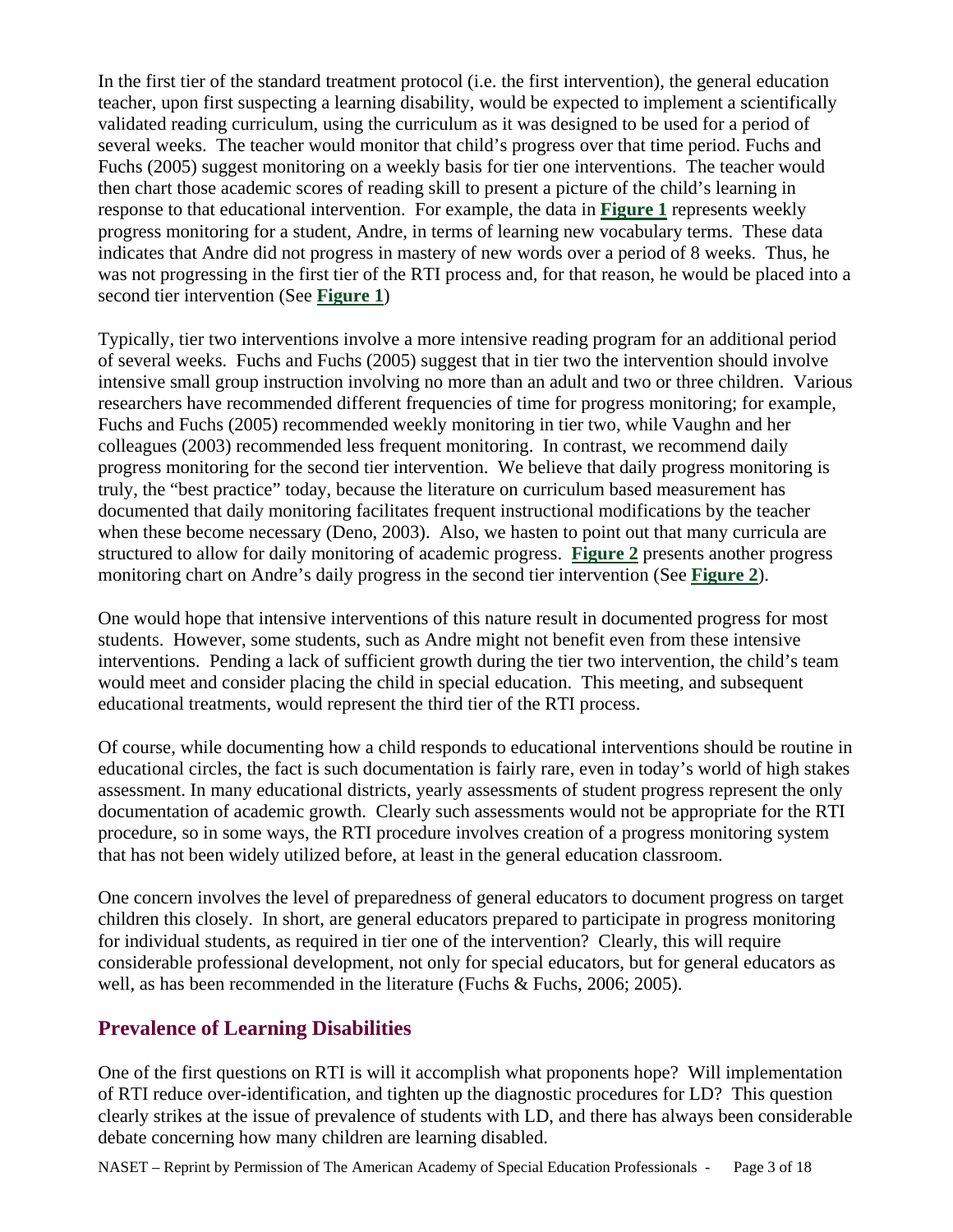Since the introduction of learning disability (LD) in the Education for All Handicapped Children Act (PL 94-142; 1975), prevalence rates have changed drastically. The population of individuals identified with LD has increased by 150% to 200% since its introduction in 1975 (U.S. Department of Education, 2000; Bradley, Danielson, Doolittle, 2005; Wagner & Garon, 1999), and prevalence figures now seem to hover between 2% and 8%. Based both on this variance from state to state, as well as on this drastic increase, Wong (1996) suggested that teachers may have included all students with learning difficulties under the label of LD, and not limited the LD diagnosis at all. Again, will the implementation of RTI decrease or increase the prevalence of students with LD?

In all of the discussions of prevalence, there appear to be three issues that affect the prevalence rate of LD; variability, conceptual problems and specificity. Each of these issues is discussed in turn.

## **Variability in Prevalence Rates**

The variability in prevalence rates for LD ranges from a low of 2.10 % in Georgia to a high of 8.66% in Rhode Island (Coutinho, 1995; Finlan, 1992). Out of an estimated forty-five million students in the United States in 1995 this variance in prevalence can indicate a significant difference in the size of the LD population from state to state. Some have proposed that the implementation of response to intervention (RTI), will decrease some of the variability since RTI is based on scientifically validated educational curricula. As this perspective goes, regardless of the location of the students who are challenged by academic work, those students would be presented with data-based instruction which will determine eligibility. Thus, many proponents postulate that implementation of an RTI protocol, should stabilize the prevalence rate for LD, and decrease the size of the population identified as learning disabled, as well as eliminate problems in over-identification of students with LD.

However, this set of propositions is not at all certain. First, such standard treatment protocols have not been widely utilized as eligibility tools, and practitioners in the field cannot be certain how implementation of this concept will impact prevalence rater (Gersten & Dimino, 2006; Kavale, Holdnack, & Mostert, 2006). Next, we must note a phenomenon which as not been discussed previously in the RTI literature to our knowledge—the age of onset of LD.

For the last several decades, the bulk of students identified as learning disabled have been so identified at some point during their third or fourth grade year. Teachers in the recent past seemed to wish to "give the benefit of doubt" to students struggling with academic work in kindergarten, grade one, or grade two. However, under the RTI model, and given the emphasis in all of the available literature on phonologically based early-reading problems (see discussion of that point below), one may well assume that students who do not perform well on phonological exercises in kindergarten or rapid letter naming and word mastery in grades one and two might now be identified as learning disabled. In short, in the recent past, we've been identifying students in only during the last 10 years of a 13 year (Kindergarten through grade 12) public school period. However, under RTI, such identification is much more likely in all 13 of these public school years. This fact alone, may increase the number of students with LD overall. Further, the few studies that have used RTI as a way of determining eligibility has shown prevalence rates for learning disabilities that are at least as high or higher as current rates (Vaughn, 2003; O'Conner, 2003). Thus, there is some question on the proposition that RTI will decrease the prevalence of students with LD. The impact of RTI on over-identification is also still unknown.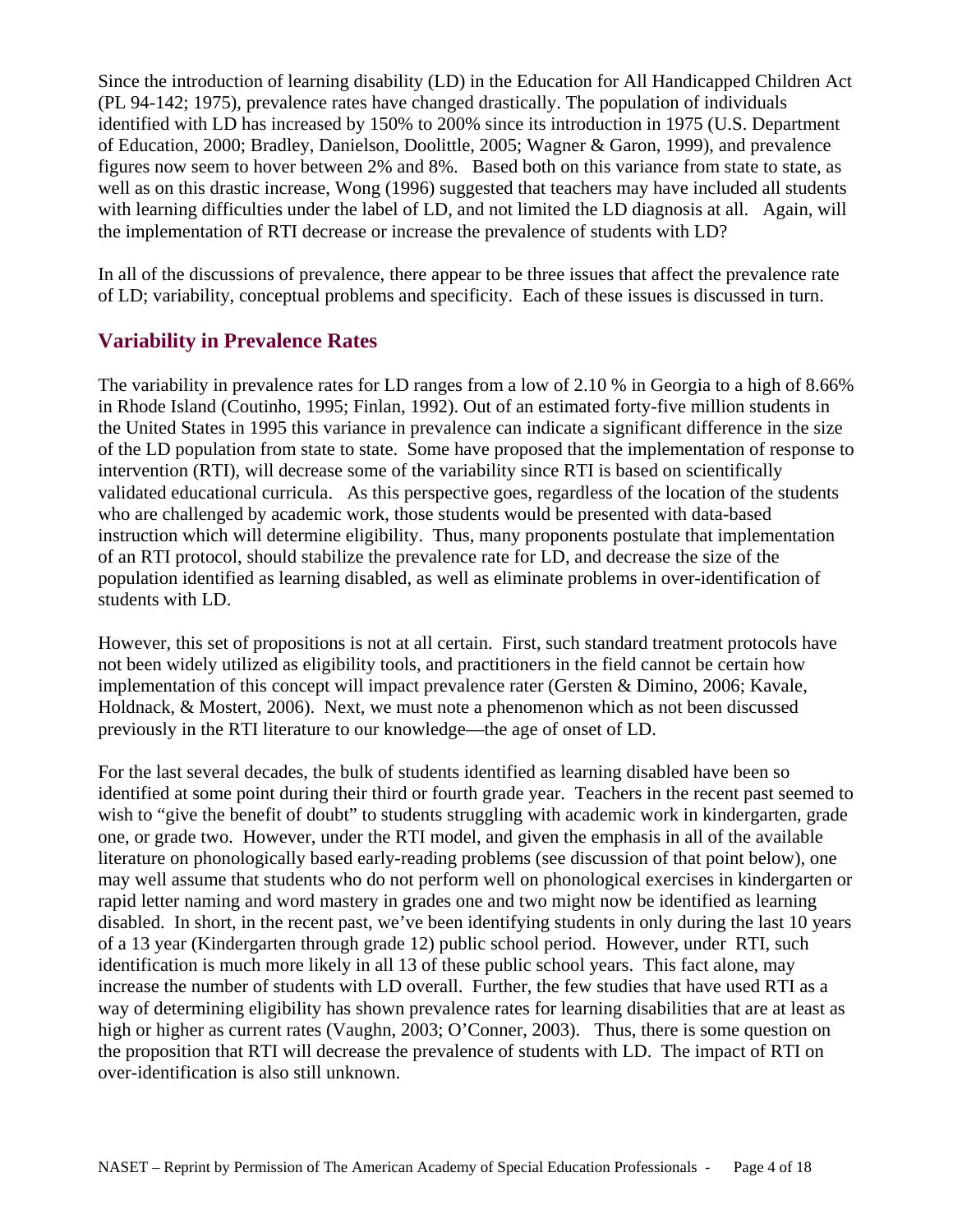### **Conceptual Problems in Definitions of LD**

Kavale and Forness (2000) suggest that the principal cause for the high variability of prevalence rates among states is the absence of a standard definition to learning disability. In fact, many state definitions differ considerably from one another, and thus, a student may manifest a disability in one state and not in another, which in turn, can lead to differing prevalence rates among the states. Proponents of the RTI model this variability would be eliminated because students that fail to respond to interventions in one state will also be likely to fail to respond in another.

However, again, this is not certain. Given the wide variety of educational interventions that could be utilized in the RTI procedure, it might be possible for higher variability in prevalence rates to result from implementation of the RTI procedure. For example, some states might delineate exclusively phonologically based reading interventions as the only acceptable intervention for RTI utilization, whereas other states might allow for the use of any scientifically validated curriculum in any subject area (e.g. a direct instructional program in mathematics, or language arts, or perhaps even a scientifically validated computerized, social studies curriculum). Thus, this utilization of a wider range of acceptable curriculum for use in the RTI process could possibly result in a higher prevalence for LD in some states. It is not at all certain that shifting to an RTI procedure will reduce inter-state variability in prevalence rates.

### **Specificity of LD and Prevalence**

For several decades now, researchers have suggested that individuals with learning disability can not be reliably distinguished from individuals with low achievement. Others have stated more specifically that students with reading disabilities can not be distinguished from generally poor readers (Algozzine, 1985; Ysseldyke, Algozzine, Shinn & McGue, 1982; Fletcher, Francis, Rourke, Shaywitz, 1992; Fletcher & Foorman, 1994; Spear-Swerling, 1999; Wagner et al., 1999). In one early study comparing low achievers to students identified with learning disabilities, Ysseldyke, Algozzine, Richey and Graden (1982) concluded that the two groups were psychometrically equivalent.

These results highlight one of the long-standing issues in learning disabilities—specificity of the learning disabilities construct, vs. low achieving students, vs. students with other disabilities. To be more pointed, how can we tell the difference between a child with a learning disability, a low achieving child and/or a child with emotional/behavioral problems and academic delay resulting from those behavior problems?

Proponents of RTI argue that implementation of RTI could assist in eliminating at least some of the specificity concerns, since RTI would probably allow the teacher to distinguish between a student with a learning disability and a student who was low achieving. Students who responded to the intensive interventions in tier one and two would, presumably be low achieving for some reason other than a learning disability. Thus, in this one area, RTI may hold the promise for addressing one of the oldest concerns in the field of learning disabilities.

However, this has yet to be established by research, and some research indicates that this assumption may likewise be wishful thinking. In one early study, RTI was shown to reduce the number of minority students referred to special education (Marsten, Muyskens, Lau & Canter, 2003). Yet in the same report, the authors noted that RTI was prone to systematic errors in identifying students with LD. Specifically those errors arose from the potential for RTI to identify students that are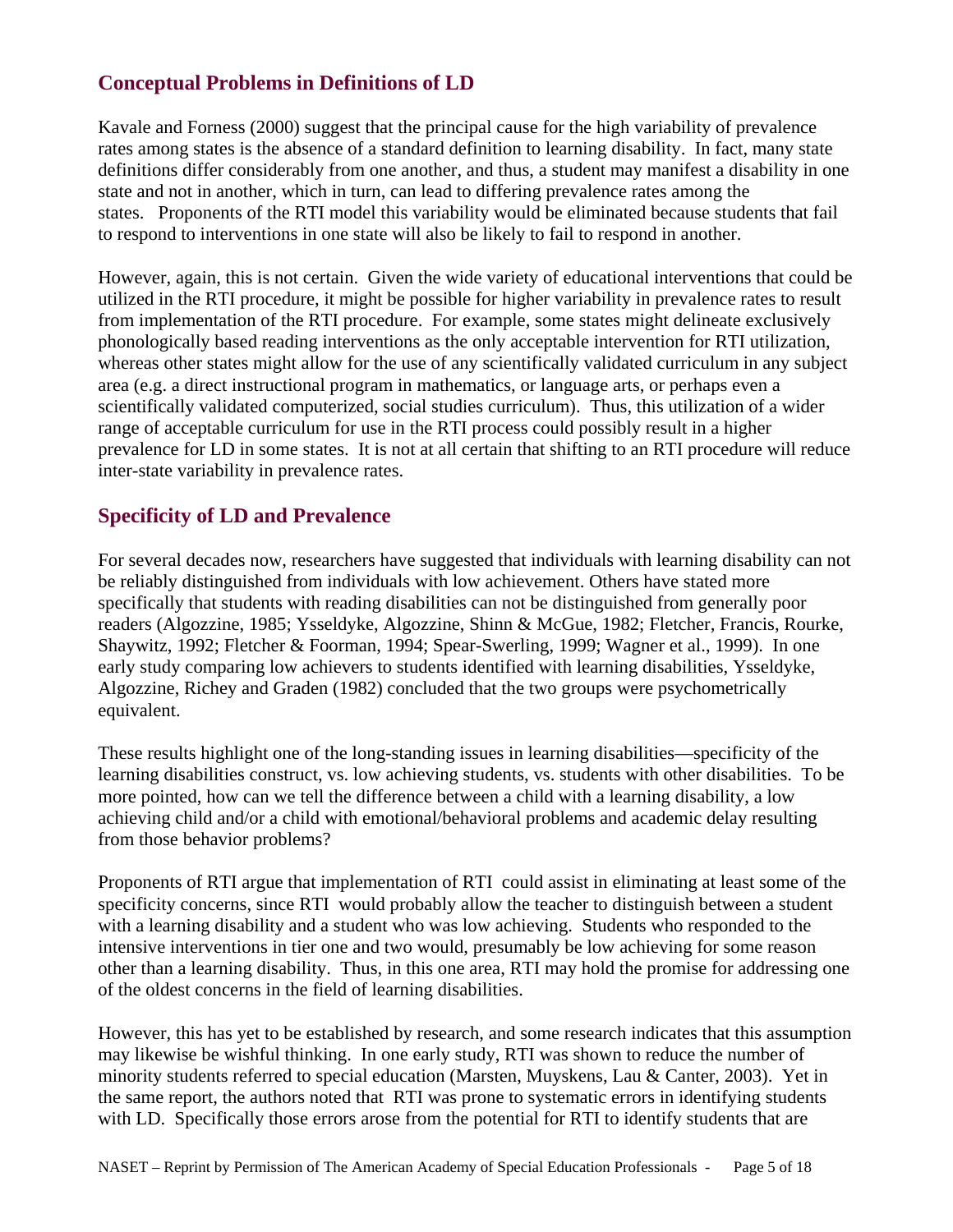generally low achievers, such as the environmentally disadvantaged, minority students and English Language Learners. Thus, it is by no means certain that RTI will result in improved diagnostic procedures.

## **Should RTI be the Sole Criteria of a Learning Disability?**

As inidicated above, there is some question as to how RTI will impact prevalence of LD. In particular, it is not clear if the issue of over-identification will be adequately addressed using this procedure and we are not convinced that RTI will reduce inappropriate variability across state and local education agencies. For this reason, Scurggs and his co-workers (2002) suggested an alternative to the exclusive use or RTI—they recommend the use of RTI in combination with a discrepancy criteria. The RTI model would be used to distinguish between those responding and those not responding to research-based interventions, and the discrepancy procedure would likewise be used to eliminate students who are achieving commensurate with their potential. Under this proposal, when it is determined that the child is not responding to interventions both psychological/IQ and achievement tests would be administered to the child to determine if a discrepancy exists. If a discrepancy exists at a predetermined level the information on the child would then be submitted to a referral team to decide on placement and educational setting issues. If a student does not have the predetermined discrepancy then the child would not be considered learning disabled. Of course, there should be some form of education support for those students other than services as learning disabled (Scruggs et al, 2002).

Initially, this combination approach has some appeal. One strength of this dual model for diagnosis is the fact that valid evidence-based instruction is provided to all students before any eligibility determination is made. This ensures that students are given sound instruction and any lack of achievement is due to a disability within the student and not the instructional procedures. Although it is hoped by professionals, as well as mandated by law, that every student be given good instruction, the fact is there is no federal or state system in place that we are aware of that allows for documentation of "effective instruction." Vellutino and his colleagues (1996), used the term "instructionally disadvantaged" to represent the students who may have received less than effective instruction, resulting in a classification as learning disabled. Thus, any procedure such as RTI which facilitates improved instruction and progress monitoring for students holds some appeal for concerned professionals.

Another strength of this dual approach involves the distinction between students with a learning disability and "slow learners" who may have a lower than average IQ. Presumably students with an IQ in the range of 70 to 85 would be somewhat less responsive to instruction than students with and IQ over 85, and coupling RTI with the discrepancy procedures currently in place would prevent those students with the lower IQ from becoming labeled as learning disabled.

Some estimates of the "slow learner" population suggest that around 15% of the total population may be slower learners (Scruggs et al, 2002), and this is almost twice the rate of LD even the "highest LD prevalence" states. Clearly, if that group were identified as LD, and were thus allowed to "drain" resources intended for students with learning disabilities, school districts nationwide would have serious concerns. Of course, many students with lower IQs would respond to instruction, and would not therefore drain the federal and state budgets for students with learning disabilities. However, it is uncertain how the RTI procedure, when utilized alone, would deal with these "slow learners."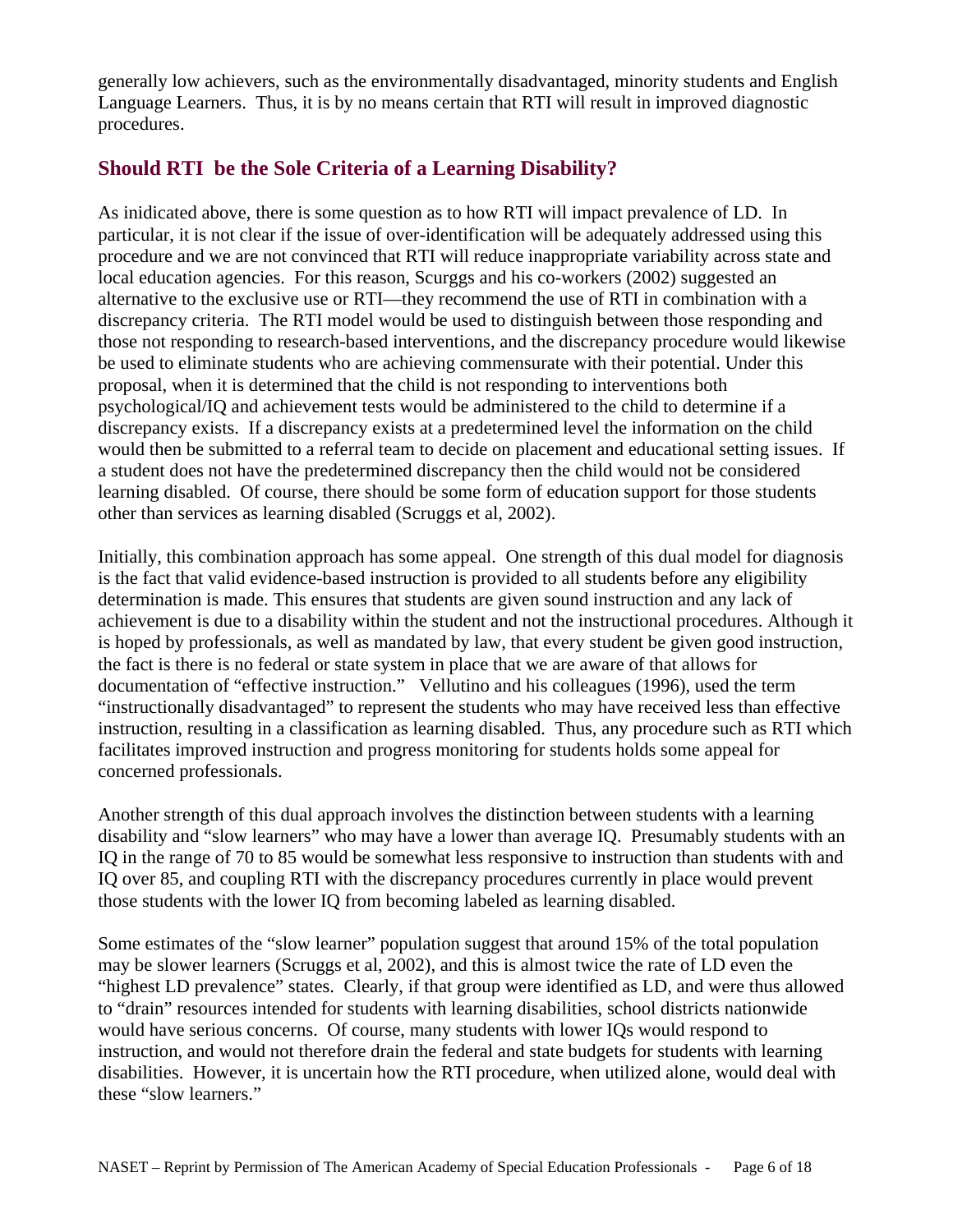## **Is RTI New?**

While response to instruction for documentation of a learning disability has been discussed at least since the report of the Presidential Commission on Excellence in Special Education in 2001, only some 18 months ago was the legislation passed which allowed the use of RTI as an eligibility procedure (Marston, 2003). This is not the first time such untested legislative mandates have emerged from on high, and it probably won't be the last. However, it may assist us to consider other top-down efforts to implement rigorous progress monitoring for students who are struggling in school. Perhaps comparisons of this nature can guide us at this point, or at least inform us of the likelihood of success of RTI.

One comparison of these federal legislative mandates on enhancing instruction involves the relationship between RTI and various interventions which are currently required prior to identification. Gersten and Dimino (2006) previously described the apparent similarity between RTI procedures and the pre-referral interventions which have been required since the late 1980s for all students with special needs. As these authors indicate, pre-referral interventions have proven to be significant challenges to many general education teachers, and in many cases pre-referral procedures seem to be merely a checklist of normal teaching tactics rather than an individual pre-referral intervention. In many instances, we find that the only documentation that pre-referral interventions were undertaken at all is a one page check-off sheet indicating that a teacher has implemented a token economy, or a behavioral contract, or some other such intervention.

In our experience, when one requests to see a behavioral chart representing documentation of how well the child responded to the pre-referral interventions, one is most frequently met with blank stares; often the one-page check-off sheet is handed back to the questioner for further perusal. This may suggest that teachers in our nation have become highly skilled at planning pre-referral interventions, or completing forms to indicate that such interventions have indeed been implemented. However, actually conducting such interventions and monitoring a pupil's progress throughout them is somewhat less frequent.

More recently, behavioral improvement plans have been required legislatively for many students with special needs. One might well expect that, given the recency of this initiative dating from the late 1990s, teachers are somewhat better prepared to implement rigorous interventions in the general education classroom and/or the special education classroom and monitor student progress on those interventions to curb undesirable behaviors. However, our experience tells us that many behavioral improvement plans, like the pre-referral interventions mentioned above, result in a one or two page statement of intention (i.e. a plan) but no charted data on how a child responded to the intervention. Like Gersten and Dimino (2006) in their discussion of pre-referral interventions, we simply don't see that behavioral improvement plans are being implemented with rigor, or that progress towards reduction of problematic behaviors is being monitored in any systematic fashion in most schools.

Of course, this forces the question, even with this new legislation in place, will teachers implement these tier one or tier two interventions, and will they monitor the progress of the students with rigor? The answer to that question is not certain, but we would suggest that the pre-referral and behavioral improvement plan experience might provide guidance toward the answer; if so, then the answer is not positive on the prospects of RTI actually being implemented rigorously.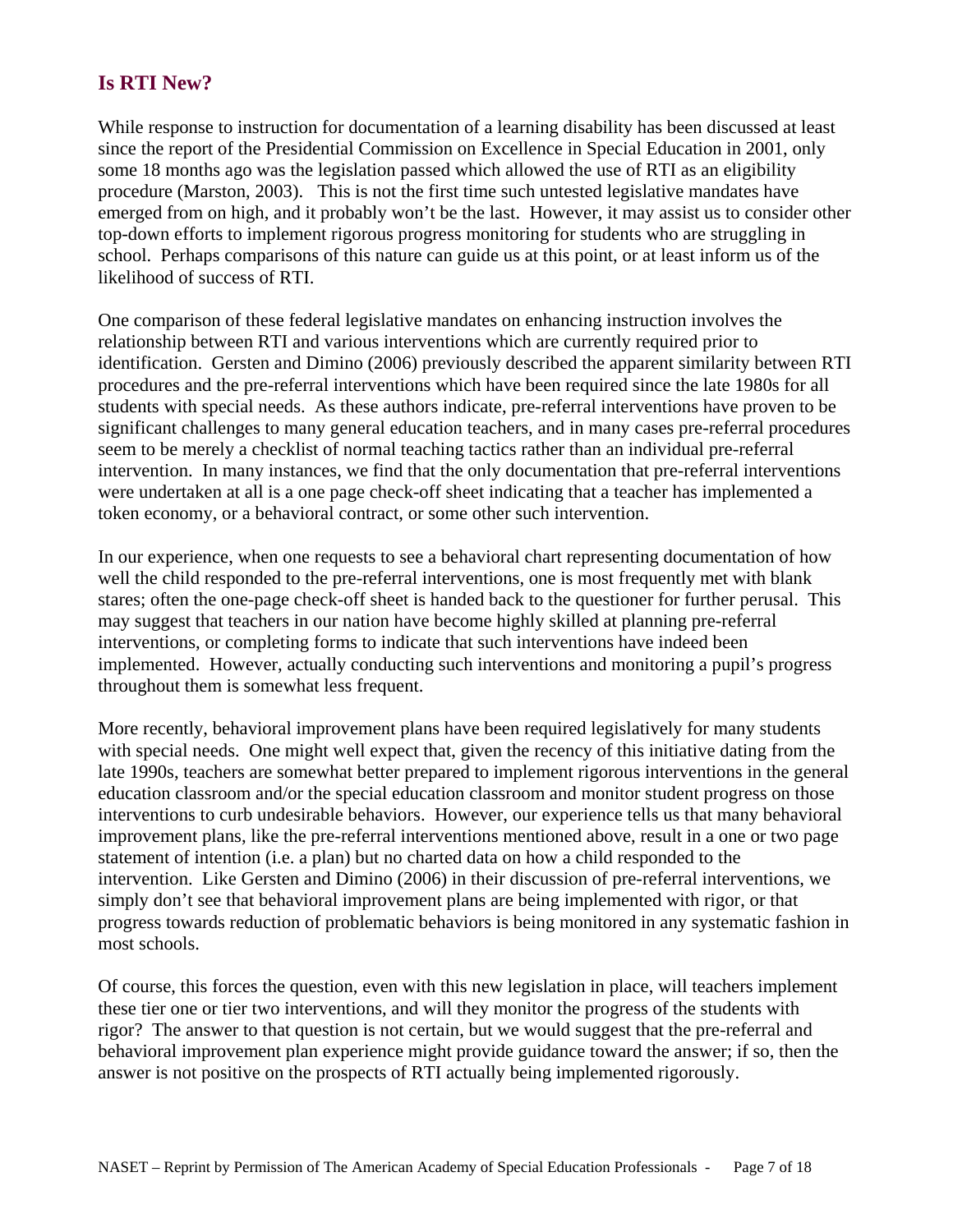In a related question, we should consider the relationship between these required interventions. Specifically, will the tier one interventions described above as the first step in the RTI procedure replace the current requirement for pre-referral interventions for students suspected of demonstrating a learning disability, since both of these interventions take place in the general education classroom? We have heard some school administrators indicate "yes" and others "no" to that question. One school administrator even suggested the possibility of using current state and/or federal programs in reading instruction (e.g. Title One programs, as one example), as the tier one intervention in the RTI process. Does this suggest that every student who does not progress in a Title One program may be considered for a learning disability? What, indeed is the relationship between these various non-special education intervention procedures, and will these meet the requirements of either tier one or tier two interventions under RTI?

While the questions posed above have not been discussed in the field, as yet, we can suggest one possible answer. Historically, special education has been reluctant to utilize existing procedures for documentation of special services. As one example, special education has not generally recognized the use of group administered assessments that were administered to every child, but rather, has insisted on individually administered assessments for documentation of eligibility decisions. We would recommend the same principle here. In short, we believe that, in moving toward implementation of RTI, we should require teachers to implement rigorous instruction using scientifically validated instructional procedures, and that utilization of instructional data that is generated for all students in the class not be utilized in the RTI process, except as the initial screening measure. Alternatively, if the multiple educational interventions required in both tier one and tier two under RTI prove too costly (in either time or money), we would recommend that interventions which are routinely conducted in the general education or federally funded basic skills programs be used exclusively as tier one interventions, but not be considered acceptable as tier two interventions. We believe that tier two interventions, if not both tier one and tier two, should be exclusively related to the child in question, and thus we hope to encourage the teacher to concentrate on the issue at hand, and to implement that intervention with integrity and instructional validity.

## **Specifying Appropriate Responsiveness to Instruction**

One of the many unanswered questions regarding RTI is how to best determine the appropriate level of responsiveness to instruction. In short, how much learning is considered adequate progress for a particular child? Thus far, researchers have not adequately addressed this vitally important question.

One possible solution for determining the appropriate level of response is to use a teaching method called Precision Teaching (PT). Precision Teaching has been used to facilitate progress for a wide range of learners from those with severe handicaps to graduate students (White, 1986), and it can provide the teacher with a quick, yet constant and precise measure of the skill acquisition of each child (Johnson & Brothen, 1975). Precision Teaching allows learning to be measured through a systematic use of recording devices, such as daily celeration charts, on which student responses are plotted (Keel, Dangel, & Owens, 1999). Probes or task sheets are used to monitor target skills daily. In one early intervention study on RTI, Vaughn et al. (2003) utilized a reading posttest as the measure of how well a student responded to intervention. While that early study was certainly a benefit to our understanding of RTI, we would propose that such one-shot performance measures not be used for performance monitoring in RTI. Unlike standardized tests which only test a small sample of skills, PT provides a direct measure of performance by using frequency of response to measure the number or correct and incorrect responses in a specific time period (typically a oneminute period).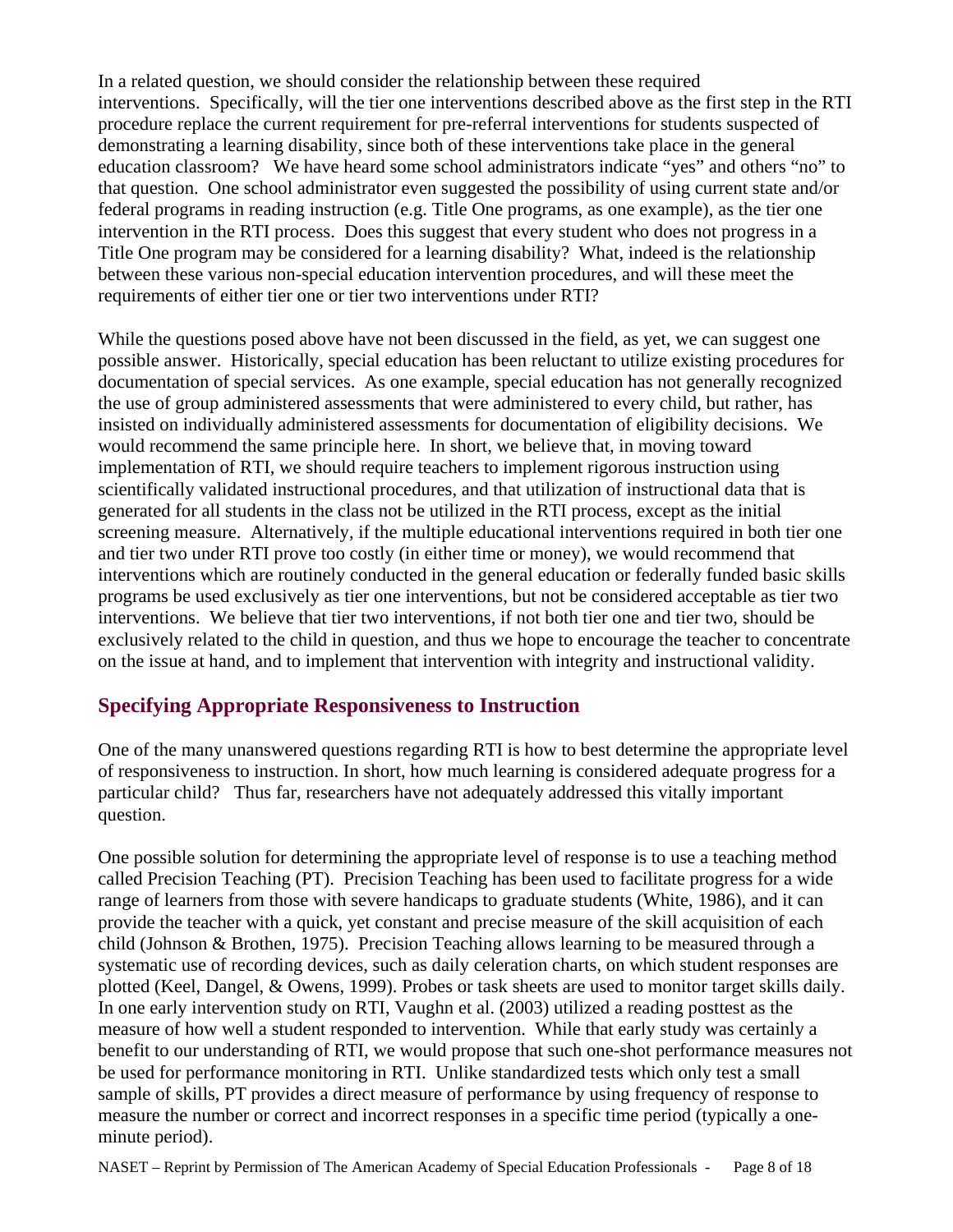Tier two of RTI (Fuchs & Fuchs, 2005) requires implementing a scientifically validated curriculum resulting in the standard tutoring protocol. However, we would suggest that instead of a scientifically validated curriculum, why not require implementation of a scientifically validated "instructional procedure" such as PT? Using a validated instructional strategy such as PT can result in the same goal--increased achievement—and doesn't tie any teacher's hands in terms of what curriculum to utilize.

For example, **[Figure 3](#page-15-0)** and **[Figure 4](#page-15-0)** show data collected over a 30-day period in a middle school math class where PT was implemented. Daily one-minute probes were used for 2-digit by 2-digit multiplication and 2-digit by 3-digit multiplication problems. Each day the student received 10 minutes of direct instruction before completing their 10-question probe. Using the median of the class scores for each probe sheet (10 correct responses), the teacher could quickly set aims for the student.

Day one of implementation of 2-digit by 2-digit multiplication the student scored 6 correct responses. Day 12 of intervention, the student scored 10 correct responses in a one-minute period. On day 13, 2-digit by 3-digit multiplication was introduced; the student scored 5 correct responses. Seventeen days later the student's number of correct responses increased to 9 correct responses per minute. The acceleration shown on the chart indicates that the student's number of correct responses increased over a period of 30 days. Thus, this student responded to intervention and reached the average level of achievement consistent with the achievement of his/her peers. Precision teaching also includes documentation of appropriate levels of academic growth. For example, the Basic Skills Curriculum available from Sopris West, Longmont, CO, is a precision teaching curriculum which involves daily data collection, and options for daily charting in virtually every basic skill area across the elementary grades (See **[Figure 3](#page-15-0)** and **[Figure 4](#page-15-0)**)

If general educators are going to be held accountable for implementing RTI in their classrooms, PT should be considered as a possible standard protocol for instruction in Tiers 2 and 3 of RTI. Most curricula are currently set up to facilitate PT principles such as daily progress monitoring; in short, most computer based curricula automatically monitor progress via click and print charts on daily performance. While some researchers (Fuchs & Fuchs, 2005; Vaughn et al., 2003) propose monitoring progress weekly or less frequently, we recommend setting a higher standard for best practice by requiring teachers to keep a daily data chart such as that used in PT. Indeed, in this day and age, why would we set a standard for best practice that is less than the best practice available? One cannot monitor academic progress more accurately than daily monitoring (Deno, 2003), and PT allows for and facilitates such monitoring. Thus, we strongly feel that the field should opt for daily progress monitoring, at least in tier two and higher.

There is an additional advantage for use of PT as the basic model for RTI. To date, the majority of research done on RTI is limited to reading intervention studies done with children in grades K-3. There are only limited data available to indicate the effects of using RTI in math or in reading interventions with students above grade 3. However, in the field practitioners may face the necessity, at least on occasion, to implement RTI for students in higher grades. Specifically, students in middle school and high school also have difficulties with basic reading and math skills and need to be identified in order to receive services/intervention. RTI interventions must not be limited to those that are geared only towards the early grades; they must include methods that can work at any age, any level, and with varying types of disabilities, so that secondary students and students with disabilities in mathematics, language arts and/or other subjects are not overlooked. PT provides one option for implementation of RTI across the grade levels, and in varied curricular areas.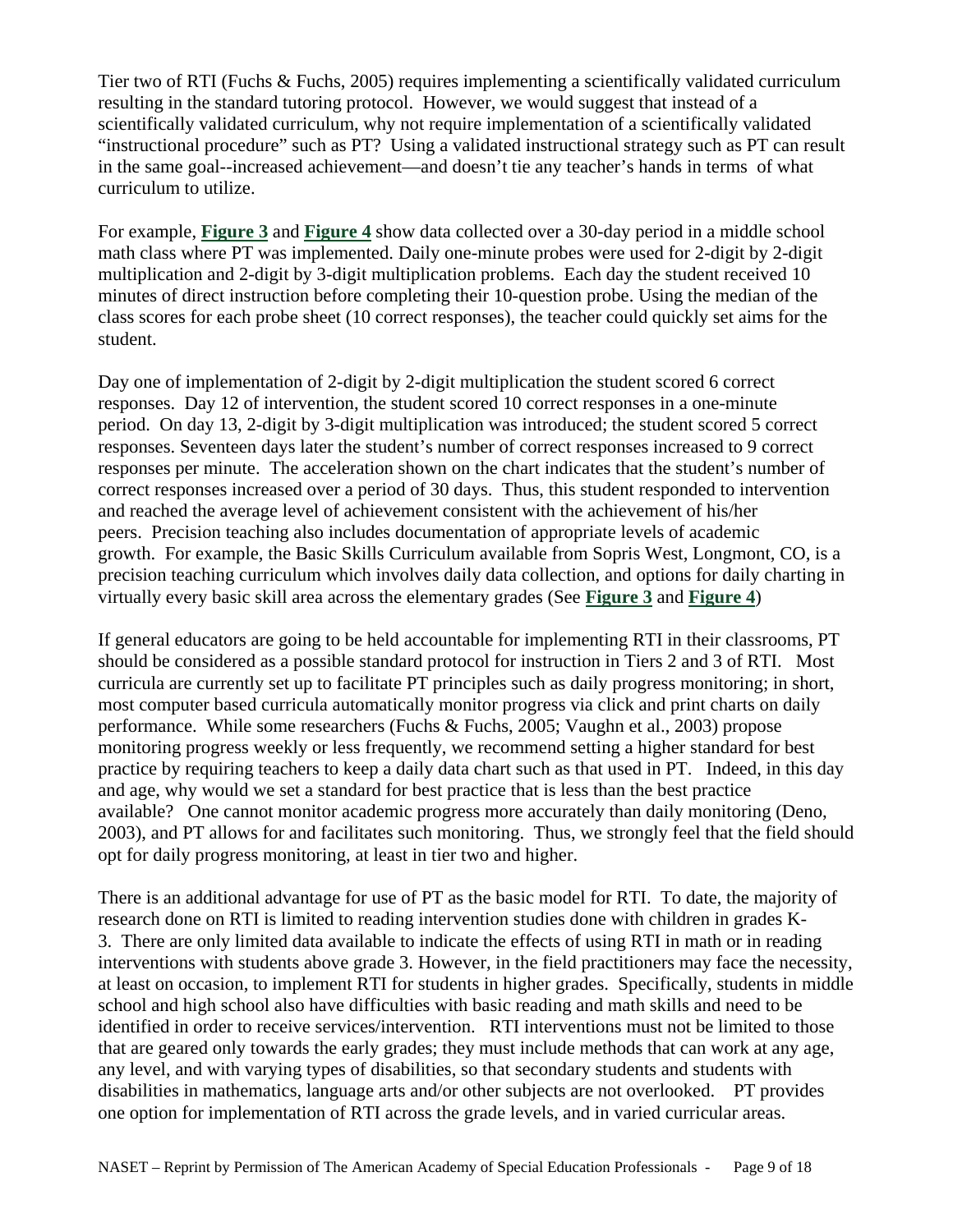As an example, the second author used PT methods in a 9th grade World History inclusion classroom. Students were given multiple choice/matching tests at the end of each chapter. Teaching probes which presented factual questions from the class were used with each unit (e.g. River Civilizations, Ancient Egypt) to help students break down information into chunks and commit it to memory. The probe sheet, presented in **[Figure 5](#page-16-0)**, consisted of 16 fill in the blank questions. Sixteen blank corresponding blocks were placed on the back so students could write down the answers from the questions on the front. Students were then given blank probes throughout the week and a oneminute period to see how many they could answer correctly (See **[Figure 5](#page-16-0)**)

Data for Melissa were collected and charted, since Melissa had demonstrated difficulties in previous grades. As the data in **[Figure 6](#page-16-0)** shows, the PT probes were highly effective, and Melissa's chart showed considerable growth in this secondary subject area. Here, these tier one data demonstrate that Melissa could profit from effective instruction in secondary social studies, and thus, even though she demonstrated an ability/achievement discrepancy, she would not be considered for services as LD using this method for RTI. Overall, in this particular class, the over 90% of students with and without disabilities correctly answered the multiple-choice questions from the probe sheets on their unit test. Thus, these data indicate that such PT based instruction could serve as an effective tier one intervention in the general education classroom in a secondary subject area (See **[Figure 6](#page-16-0)**)

We should point out that the implementation of precision teaching principles has been a growing phenomenon in special education, though the term "precision teaching" has not been widely utilized recently. Instead many of the principles of precision teaching are currently embodied in curriculum based measurement procedures which, over the last 30 years, have been widely studied (Deno, 2003; Lembke & Foegen, 2006). Research has documented the technical adequacy of this type of progress monitoring, as well as the efficiency of curriculum based measurements for classroom settings (Deno, 2003; Lembke & Foegen, 2006). Further, curriculum based measurement has been employed as both a screening tool--to identify students who may required special assistance—and a pre-referral intervention procedure. For purposes of RTI implementation, we believe that precision teaching methods, as embodied in the current emphasis on curriculum based measurement, will be the best option for appropriately monitoring pupil response to interventions.

### **LD on Monday and Not on Tuesday**

One additional concern on RTI implementation involves the question of who is likely to be identified as having a learning disability using RTI. Will the group of students identified using RTI be different from the group of students currently identified using the discrepancy practice, as some have suggested (Coutinho, 1995)? In particular, we believe that we can identify several groups of students whose status may change as a result of RTI, and this raises the question, can a student have a learning disability one day and not have one the next?

First, under current practice one child that is frequently identified with learning disabilities is the gifted child with learning disabilities. Typically this child would have an IQ in excess of 130 (i.e. which would be two standard deviations above the norm on traditional assessments of IQ), whereas his or her achievement would be significantly below that (e.g. a standardized score on reading or math of 108 on a mathematically comparable scale). We might wish to ask, what is likely to happen to this child under RTI provisions?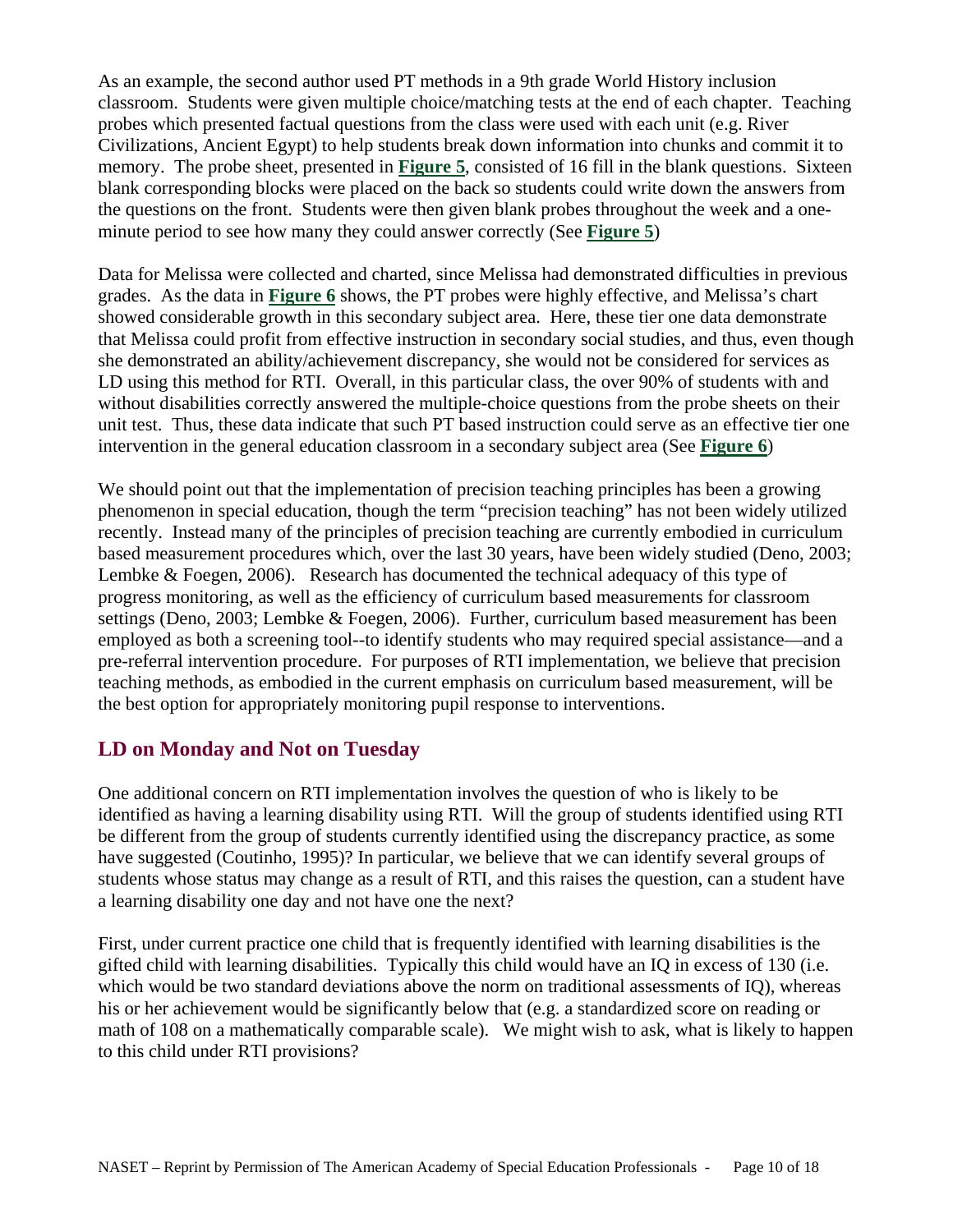Given that child's IQ is quite high, and his/her reading performance is slightly above grade level, we would anticipate that this gifted LD child would fail to meet the criteria of non-responsiveness to instruction under the new RTI provision. In short, that child is likely to respond to instruction to some degree, though he or she may not respond to instruction at a level commensurate with his or her IQ. Do we, as a field, intend to stop serving gifted students with learning disabilities altogether, and would that not be one predictable result of instituting RTI?

A second group of students that are currently identified as learning disabilities who might be at risk for exclusion under RTI provisions is the group currently identified as non-verbal LD. Rourke and his colleagues (Rourke, 2005; Rourke, Ahmad, Collins, Hayman-Abello, Hayman-Abello, & Warriner, 2002) have suggested that various brain imaging techniques have progressed to the point from which learning disabilities may be identified by using these newly developed techniques (Rourke, van der Vlugt, & Rourke, 2002). While historically, an assumption was made that learning disabilities were based on some unspecified dysfunction in the brain these researchers suggest that, using the modern brain study technologies such as fMRIs, we can now document these brain dysfunctions (Rourke, 2005).

Specifically, Rourke and his colleagues (Rourke, 2005; Rourke, Ahmad, Collins, Hayman-Abello, Hayman-Abello, & Warriner, 2002) have proposed two subtypes of learning disabilities, including (1) basic phonological processing disabilities, and (2) non-verbal LD. Given that almost all research on RTI has been implemented with students who have basic phonological processing difficulties, one may well assume that the newly proposed RTI procedures would adequately identify those students at least from Kindergarten up to grade 3. However, what is to become of students with non-verbal learning disabilities?

Non-verbal learning disabilities are characterized by several factors including, well developed single word reading/spelling processing, efficient use of verbal information in social situations, onset of disability symptoms after the age of 4 years, excessive hyperactivity after 4 years, decreases in hyperactivity over the next decade of life, possible withdrawal, anxiety, depression, and/or social skill deficits in adolescence. Further, this type of learning disability is notably different from the phonologically based learning disability. For example, the spelling errors of students with nonverbal learning disabilities are almost always phonetically accurate, whereas misspellings of students with phonologically based learning disabilities are frequently phonetically inaccurate (Rourke, 2005). Based on these initial findings, differential educational intervention options may be called for for these two different types of learning disabilities. However, for our purposes here, the question must be asked; do we intend to terminate services to this group of students with non-verbal LD, if as anticipated, their tier one and tier two interventions show progress in reading? Again, these students have a learning disability under the present guidelines, but may not demonstrate such a disability under RTI.

Finally, we have an addition concern about the students described above as "slow learners." This group is not currently served under the "learning disabilities" disability, but we suspect that the RTI procedure might open that door. Generally students with IQs between 70 and 85 have not been considered learning disabled since one criteria for LD was "normal intelligence." Therefore, these students have in most school districts, not been eligible for services. However, if we terminate use of IQ scores, and consider how learners in this ability range may respond to the first two tiers of intervention under RTI, it is quite possible that these learners will not progress at an appropriate learning rate. Are these students now to be considered as having a learning disability? In fact, has anyone addressed the question of continued use of the IQ cutoff score in the RTI procedure? Will IQ assessments even be administered using the RTI procedures?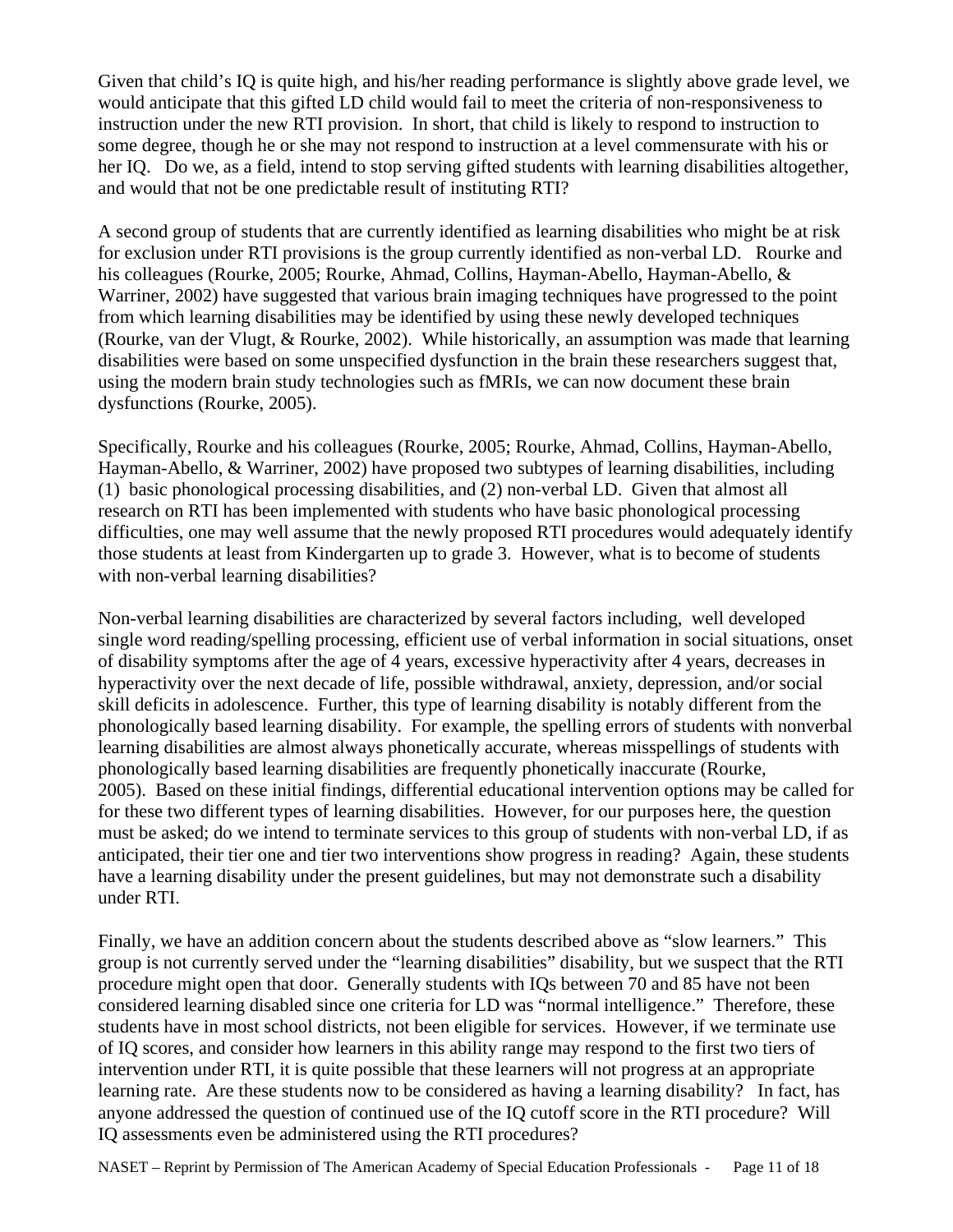Alternatively, are we going to apply the same exclusion criteria as previously (i.e. you must have an IQ of 85 or above to be LD), and merely overlay the added requirement of RTI interventions? Further, what will service of this group of students do to the prevalence estimates for LD?

When taken in mass, the questions above raise one scary possibility; it is possible that implementing RTI will result in highly selective provision of services, only for students with one type of learning disability (a phonologically based reading disability), while we begin to serve a large number of students with somewhat lower IQs, who have previously not been so identified. Do we intend, as a field, to "change out" the LD population entirely?

### **Conclusions**

As we rush headlong into implementation of the RTI procedures which are now allowed under federal legislation, we have experienced a heartfelt desire to shout "Wait a minute. Is this Emperor's gown truly as radiant as others would suggest?" In other words, "Will RTI deliver as promised?"

We know that progress monitoring is effective as an instructional paradigm, and we applaud the effort to mandate enhanced instructional efficacy for students with learning disabilities. Still, there are these unanswered questions and concerns on the implementation of RTI, and to our knowledge many of these issues have not been raised previously, let alone addressed in thoughtful debate. Where possible, we have suggested procedures which we believe will increase the likelihood of successful implementation of RTI as an eligibility tool, and we have pointed out the advantages of RTI where we see positive benefit. However, the paucity of research on RTI and the use of RTI as an eligibility tool causes us considerable concern, and only through professional dialogue can concerned practitioners and researchers find a reasonable method to facilitate implementation.

In point of fact, we all are highly motivated to serve students with learning disabilities in the most effective way possible, and of course accuracy in identification is critical to that end. We sincerely hope these questions and potential solutions further that goal.

## **References**

Algozzine, R. (1985). Low achiever differentiation: Where's the beef? Exceptional Children, 52, 72- 75.

Bradley, R., Danielson, L. & Doolittle, J. (2005). Response to intervention. Journal of Learning Disabilities, 38 (6), 485-486.

Coutinho, M. (1995). Who will be learning disabled after the reauthorization of IDEA? Two very distinct perspectives. Journal of Learning Disabilities, 28, 664-668. Education of All Handicapped Children Act of 1975, Pub. L. 94-142 (5.6)

Deno, S. L. (2003). Development in Curriculum-based measurement. Journal of Special Education, 37 (3), 184-192.

Finlan, T.G. (1992). Do state methods of quantifying a severe discrepancy result in fewer students with learning disabilities? Learning Disability Quarterly, 15, 129-135.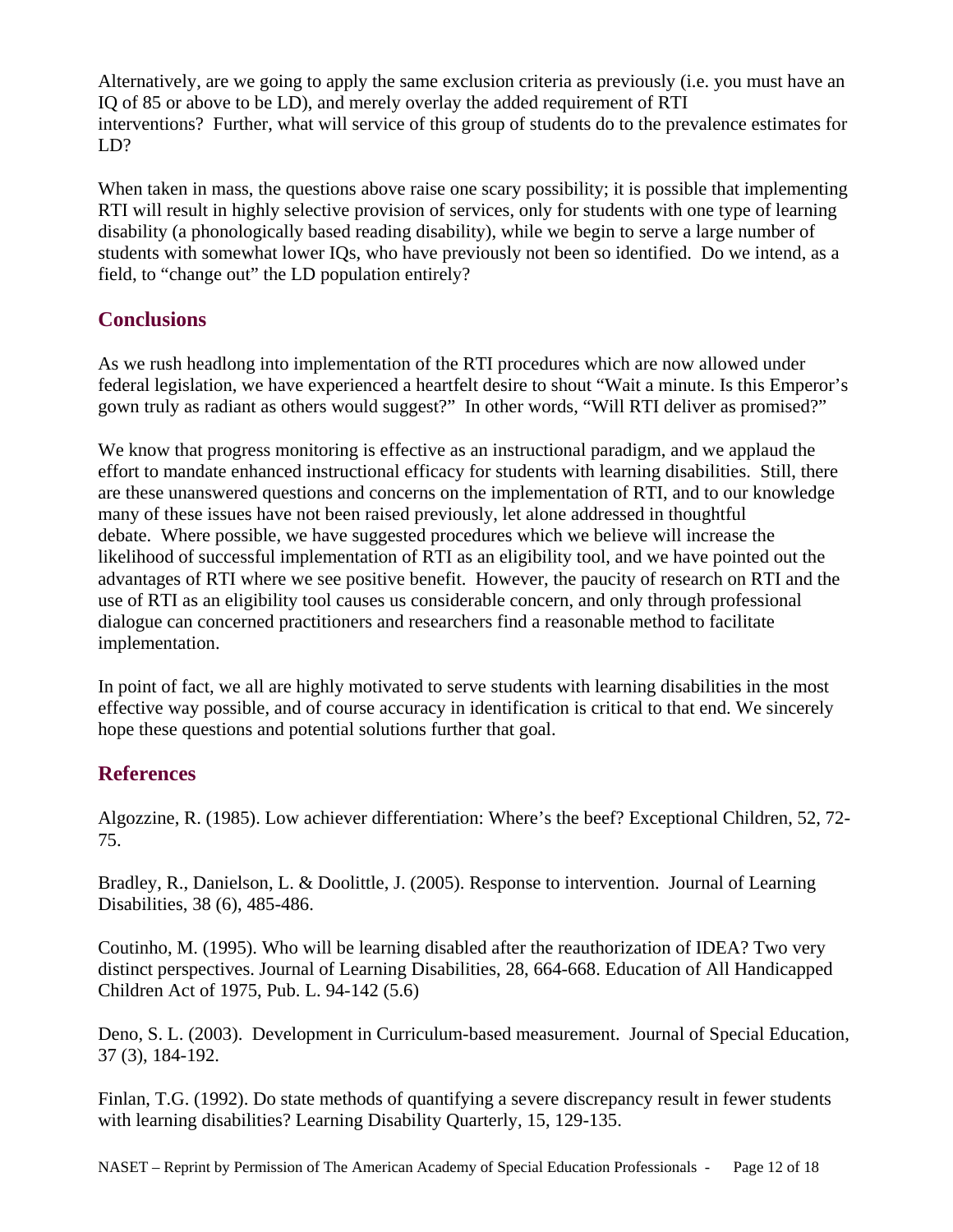Fletcher, J.M., Francis, D.J., Rourke, B.P., Shaywitz, S.E. (1992). The validity of discrepancy-based definitions of reading disabilities. Journal of Learning Disabilities, 25, 555-561, 573.

Fletcher, J.M., Foorman, B.R. (1994). Issues in definition and measurement of learning disabilities: The need for early intervention. In G.R. Lyon (Ed.), Frames of reference for the assessment of learning disabilities: New views on measurement issues (pp. 185-200). Baltimore: Brooks.

Fuchs, D., & Fuchs, L. S. (2006). Introduction to Response to intervention: What, why, and how valid is it? Reading Research Quarterly, 41 (1), 93-98.

Fuchs, D., & Fuchs, L. S. (2005). Responsiveness -to-intervention: A blueprint for practitioners, Policymakers, and parents. Teaching Exceptional Children, 38 (1), 57-61.

Gersten, R., & Dimino, J. A. (2006). RTI (Response to Intervention): Rethinking special education for students with reading difficulties (yet again). Reading Research Quarterly, 41 (1), 99-108.

Kavale, K. A., Holdnack, J. A., & Mostert, M. P. (2006). Responsiveness to intervention and the identification of specific learning disability: A critique and alternative proposal. Learning Disability Quarterly, 29 (2) 113-127.

Kavale, K.A. & Forness, S.R. (2000). What definitions of learning disability say and don't say: A critical analysis. Journal of Learning Disabilities, 33, 239-256.

Keel, M. S., Dangel, H. L. & Owens, S. H. (1999). Selecting instructional interventions for student with mild disabilities in inclusive classrooms. Focus on Exceptional Children,  $31(8)$ ,  $1 - 16$ .

Lembke, E. & Foegen, A. (2006). Monitoring your student's early math performance using curriculum based measurement. Paper presented at the annual meeting of the Council for Exceptional Children, Salt Lake City, UT (April 9).

Marsten, D., Muyskens, P., Lau M. & Canter, A. (2003). Problem solving model for decision-making with high-incidence disabilities: The Minneapolis experience. Learning Disabilities Research & Practice, 18(3), 187-200.

Mastropieri, M. A., & Scruggs, T. W. (2005). Feasibility and consequences of Response to Intervention: Examination of the issues and scientific evidence as a model for the identification of individuals with learning disabilities, Journal of Learning Disabilities, 38 (6), 525-531.

Marston, D. (2005). Tiers of Intervention in Responsiveness to Intervention: Prevention outcomes and learning disabilities identification patterns. Journal of Learning Disabilities, 38 (6), 539-544.

NCJLD (2005). Responsiveness to intervention and learning disabilities: A report prepared by the National Joint Committee on Learning Disabilities. Learning Disability Quarterly 28 (4), 249-260.

O'Connor, R. (2003, December). Tiers of intervention in kindergarten through third grade. Paper presented at the national research center on learning disabilities responsiveness-to-intervention symposium, Kansas City, MO (see the discussion of this paper in Marston, 2003).

Rourke, B. P. (2005). Neuropsychology of learning disabilities: Past and present. Learning Disability Quarterly, 28 (2), 11-114.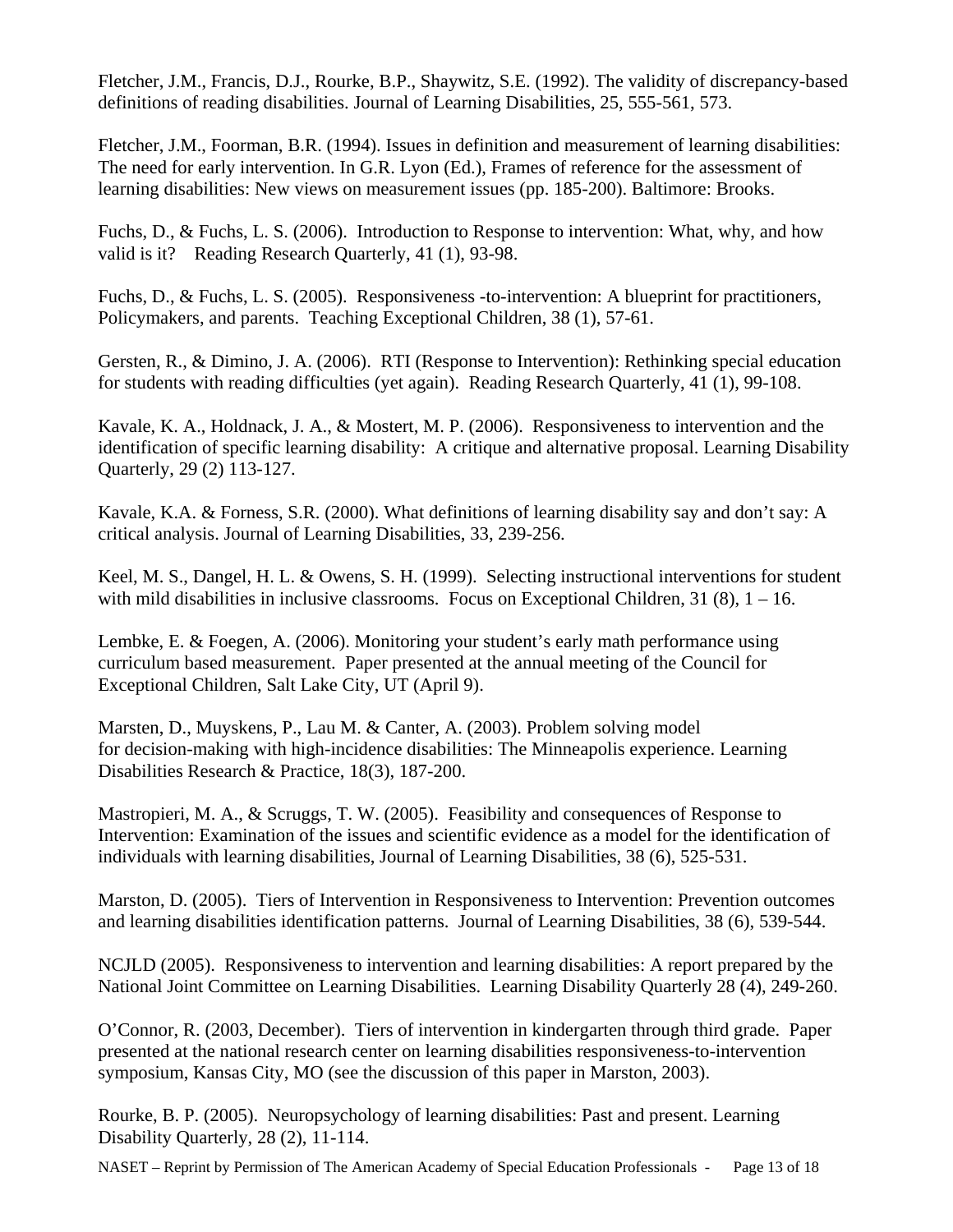Rourke, B. P., Ahmad, S. A., Collins, D. W., Hayman-Abello, B. A., Hauman-Abello, S.E., & Warriner, E. M. (2002). Child-clinical/pediatric neuropsychology: Some recent advances. Annual Review of Psychology, 53, 309-339.

Rourke, B. P., van der Vlugt, H., & Rourke, S. B. (2002). Practice of child-clinical neuropsychology: An introduction. Lisse, The Netherlands: Swets & Zeitlinger. Scruggs, T. W., & Mastropieri, M. A. (2002). On babies and bathwater: Addressing the problems of identification of learning disabilities. Learning Disability Quarterly, 25 (2), 155-168.

Spear-Swerling, L. (1999). Can we get there from here: Learning disabilities and future education policy. In R.J. Sternberg & L. Spear-Swerling (Eds.), Perspectives on learning disabilities: Biological, cognitive, contextual (pp. 250-276). Boulder, CO: Westview Press.

U.S. Department of Education. (2000). Twenty-second annual report to Congress on the implementation of the Individuals with Disabilities Education Act. Washington, DC: Author.

Vaughn, S. (2003, December). How many tiers are needed for response to intervention to achieve acceptable prevention out-comes. Presented at the National Research Center on Learning Disabilities Responsiveness-to-Intervention Symposium, Kansas City, MO.Vaughn, S., Linan-Thompson, S., & Hickman, P. (2003). Response to treatment as a means of identifying students with reading/learning disabilities. Exceptional Children, 69 (4), 391- 409.

Vellutino, F. R., Scanlon, D. M., Sipay, E. R., Small, S., Chen, R., Pratt, A. & Denckla, M. B. (1996). Cognitive profiles of difficult to remediate and readily remediated poor readers: Early intervention as a vehicle for distinguishing between cognition and experiential deficits as basic cause of specific reading disability. Journal of Educational Psychology, 88, 601-638.

Wagner, R.K. & Garon, T. (1999). Learning disabilities in perspective. In R.J. Sternberg & L. Spear-Swerling (Eds), Perspectives on learning disabilities: Biological, cognitive, contextual (pp. 83-105). Boulder, CO: Westview Press.

White, O. R., (1986). Precision teaching –precision learning. Exceptional Children, 52, 522-534.

Wong, B.Y.L. (1996). The ABCs of learning disabilities. New York: NY, Academic Press.

Ysseldyke, J.E., Algozzine, B., Richey, L. & Graden, J.P. (1982). Declaring students eligible for learning disability services. Why bother with the data? Learning Disability Quarterly, 5, 37-44.

Ysseldyke, J.E., Algozzine, B., Shinn, M.R. & McGue, M. (1982). Similarities and differences between low achievers and students classified leaning disabled. Journal of Special Education, 16, 73- 85.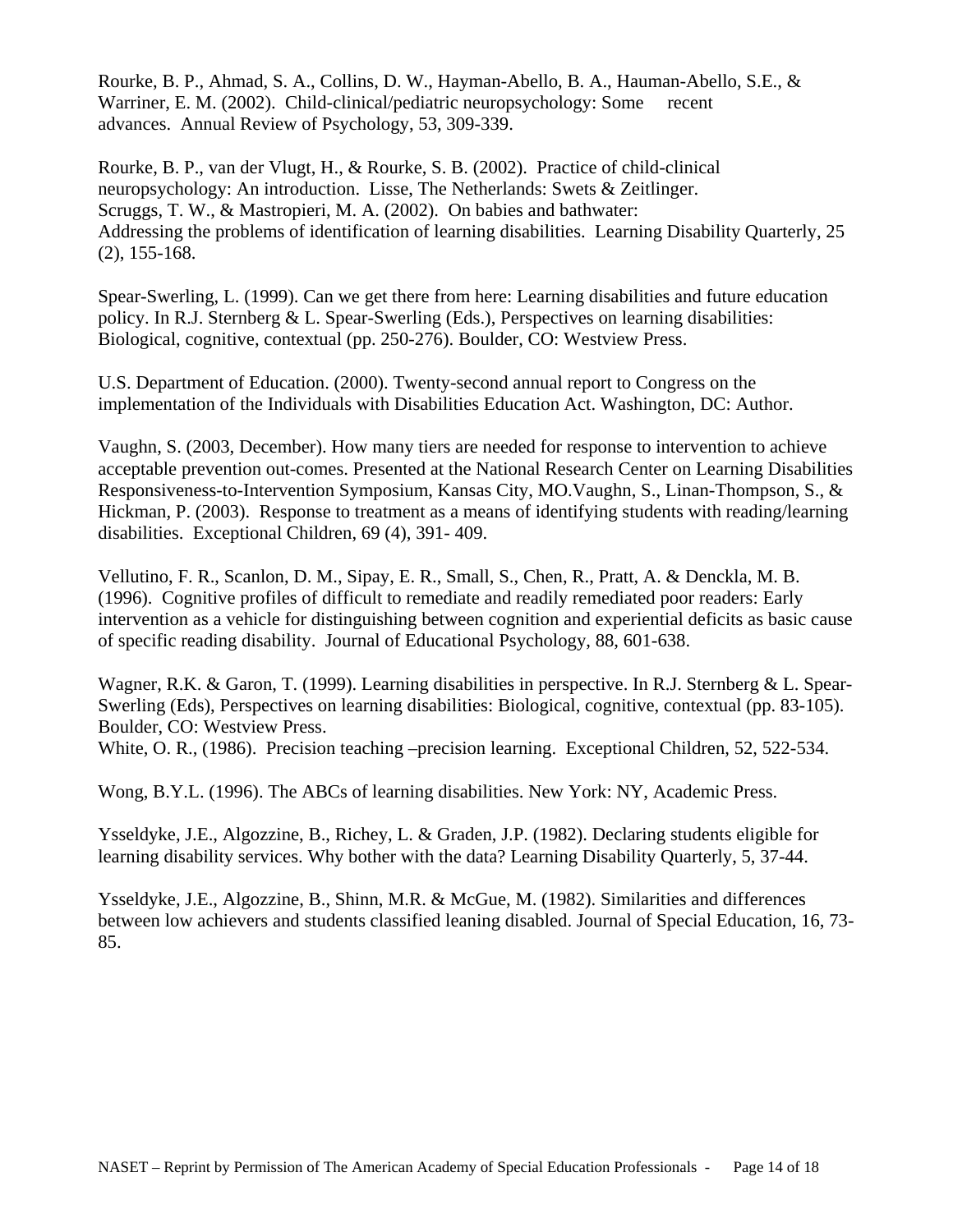# **Figure 1**

<span id="page-14-0"></span>[To top](#page-0-0)



Figure 1: Shows Andre as being non-responsive to Tier 1 intervention in learning new words after 8 weeks.

#### [To top](#page-0-0)

# **Figure 2**

Figure 2: Shows Andre as non-responsive to Tier 2 instruction after 4 weeks of daily progress monitoring.

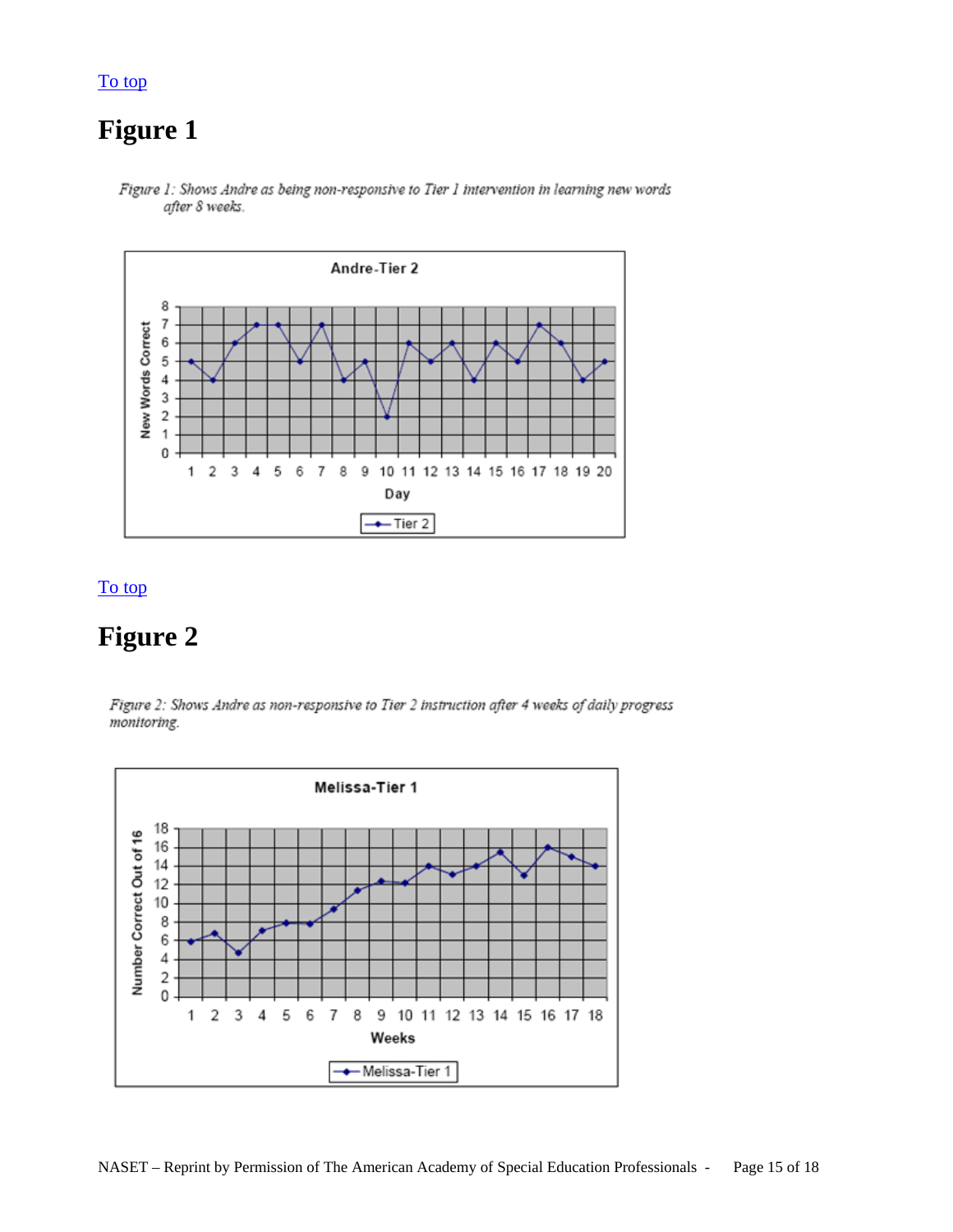### <span id="page-15-0"></span>[To top](#page-0-0)

# **Figure 3**

Figure 3: Indicates progress in learning multiplication of  $2 X 2$  math problems using precision teaching.



### To top

# **Figure 4**

Figure 4: Indicates progress in learning multiplication of  $2 X 3$  math problems using precision teaching.



### To top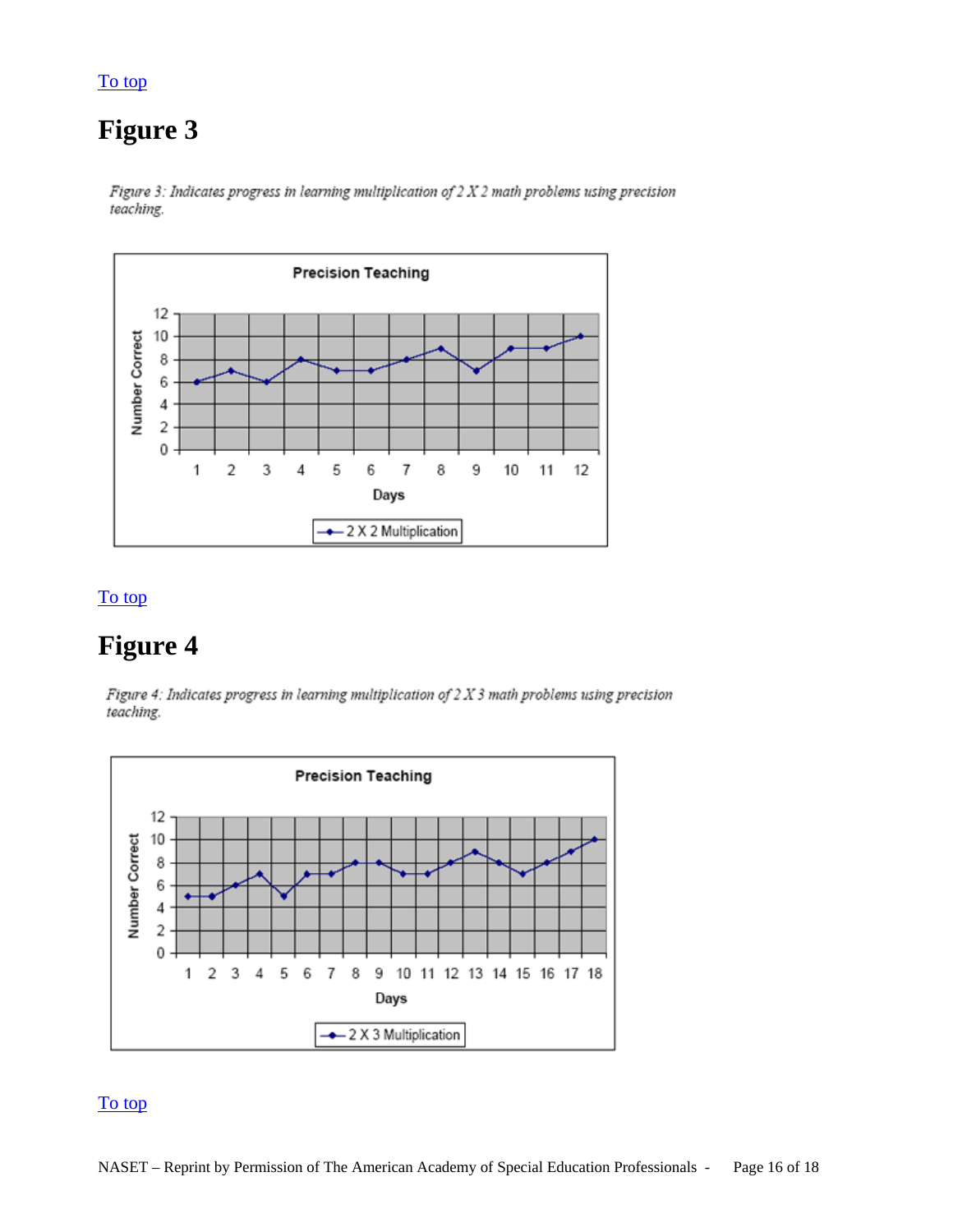# <span id="page-16-0"></span>**Figure 5**

Figure 5: Example of probe sheet used during Tier 1 instruction in 9th grade World History classroom.

|                                                                       | Ziggurat is another name for<br>The ruler of the Akkadians was |                                                                                                                      |                          |
|-----------------------------------------------------------------------|----------------------------------------------------------------|----------------------------------------------------------------------------------------------------------------------|--------------------------|
| 3.                                                                    | The                                                            | were famous for the development of coins.<br>is the lower part of Mesopotamia.<br>was the leader of the Babylonians. |                          |
| 4.                                                                    |                                                                |                                                                                                                      |                          |
|                                                                       |                                                                |                                                                                                                      |                          |
| 6                                                                     | The Persians were great                                        | builders.                                                                                                            |                          |
|                                                                       | Nebuchadnezzor was the leader of the                           |                                                                                                                      | Empire.                  |
| 8.                                                                    | developed the idea of city-states.                             |                                                                                                                      |                          |
| 9.                                                                    | The main God was Marduk.                                       |                                                                                                                      |                          |
| 10                                                                    | practiced human sacrifice.<br>The                              |                                                                                                                      |                          |
| The area around the Tigris and Euphrates Rivers is know as the<br>11. |                                                                |                                                                                                                      |                          |
| 12.                                                                   | The Tigris and Euphrates Rivers flow                           |                                                                                                                      |                          |
| 13.                                                                   | The Hebrews worshiped                                          |                                                                                                                      |                          |
| 14.                                                                   |                                                                |                                                                                                                      |                          |
| 15.                                                                   | The<br>the contract of the contract of                         |                                                                                                                      | and fived in the western |
|                                                                       | end of the Fertile Crescent.                                   |                                                                                                                      |                          |
| 16.                                                                   | is where the 10 commandments were given.                       |                                                                                                                      |                          |

# **Figure 6**

Figure 6: Shows progress made by Melissa using the probes sheets in a 9<sup>th</sup> grade inclusive World History classroom.



### [To top](#page-0-0)